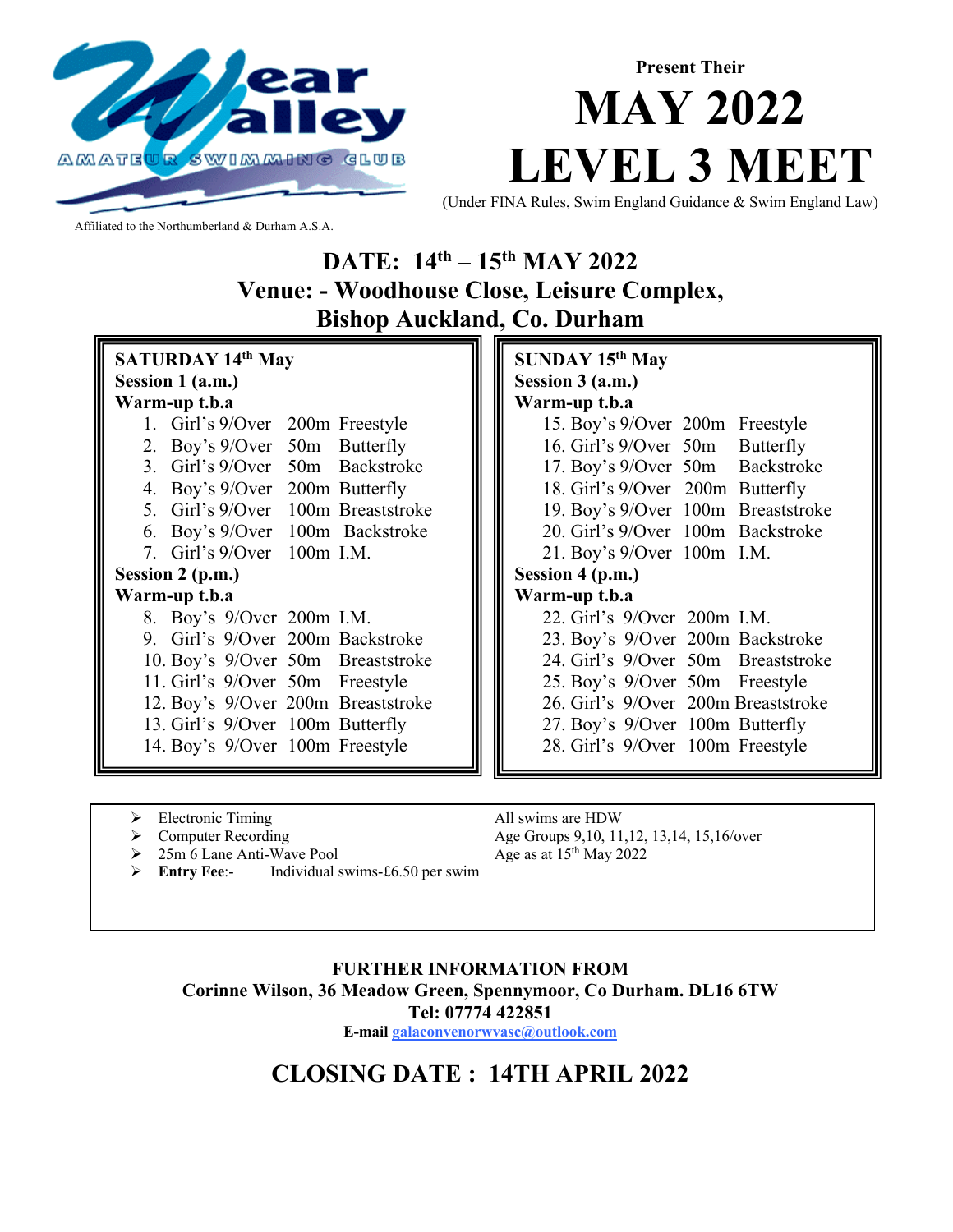

# **MAY 2022 LEVEL 3 MEET INFO**

- 1. This meet is held under FINA Rules, Swim England Guidance & Swim England Law.
- 2. The pool is 25m in length having 6 lanes fitted with anti-wave lane ropes using the Colorado Electronic Timing System.
- 3. All warm-ups will be split, having the morning warm-up starting @ 8:00(may be subject to change) with the afternoon warm-up to be advised. All will be confirmed upon receipt of accepted entries.
- 4. All withdrawals must be presented in the back room no later than 45 minutes before the commencement of each session.
- 5. Entries will not be accepted from swimmers who have swam faster than the enclosed cut off times.
- 6. All events are HDW with awards being made to the first 3 in each age group as stated on the program. Ages are as at 15th May 2022.
- 7. Heats will be seeded by submitted entry times. The organisers reserve the right to limit entries if necessary, to ensure completion within the scheduled timescale (maximum of 3 hours 15 minutes per session)
- 8. In the event of over subscription Wear Valley Amateur Swimming Club (WVASC) reserves the right to adjust the lower cut off times.
- 9. All heats except backstroke will use over the top starts.
- 10. All competitors must go through the marshalling process. If a competitor does not report to marshalling on time, the heat will proceed without the competitor concerned. **We will not call for individual swimmers.**
- 11. Poolside entries will be accepted at the discretion of WVASC in addition late entries will be charged at £7.00.
- 12. The order of events may be changed at the discretion of the meet organiser.
- 13. When swim down facilities are available, a lifeguard will be present for safety reasons. However, club coaches will be responsible for the behaviour of their own swimmers. Any swimmers found to be misbehaving or not utilising the swim down facility appropriately will be asked to leave the swim down pool.
- 14. Disability swimmers:
	- a) There are no qualifying times for disability however they should submit a time for the seeding of the heats.
	- c) Poolside passes will attract the advertised fee and chaperones and personal care assistants must conform to the Swim England Child Protection Procedures and hold a current DBS Certificate.
	- d) The competition format will be based on disability inclusion within the able-bodied programme there will be no separate events or medals for disability swimmers.
	- e) Disability swimmers will be included in the results.
	- f) A secondary strobe will not be made available.
- 15. For health & safety reasons any swimmer wearing body paint will not be allowed to enter the water.
- 16. Swimmers & spectators are advised to ensure the safety of their belongings as neither the competition organizers nor pool management can accept any responsibility for loss or damage. Any property lost or found should be handed to the organizer.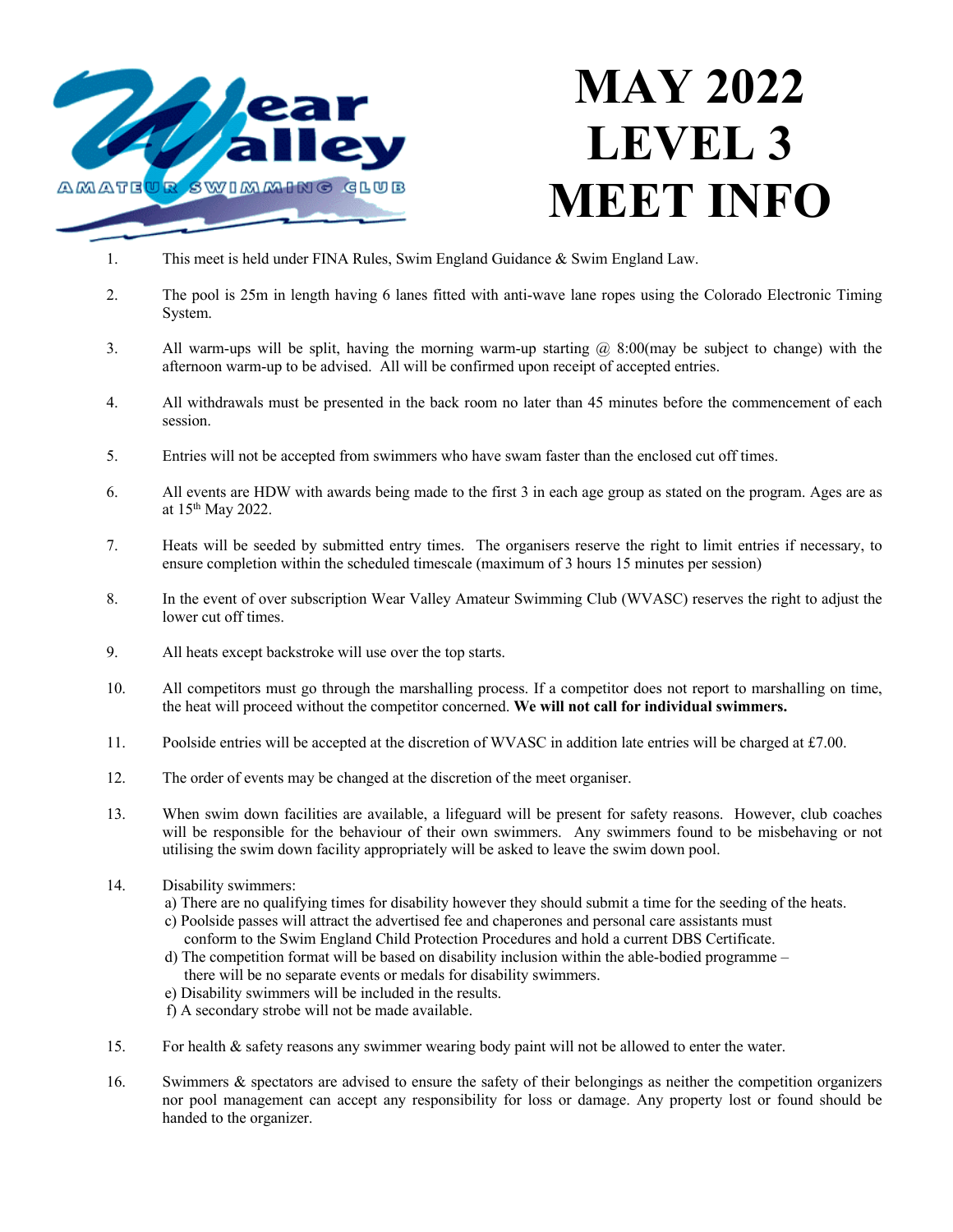- 17. Please be aware that we share the premises with other users. This especially applies to changing room facilities. Anyone causing a nuisance in shared areas will be required to leave the premises immediately without any refund of entries.
- 18. Any swimmer or spectator found vandalising Woodhouse Close Leisure Complex will be required to leave the premises without any refund of entries.
- 19. Lead referee for this meet is, contact details are:- Christine Golightly, christine.golightly@hotmail.co.uk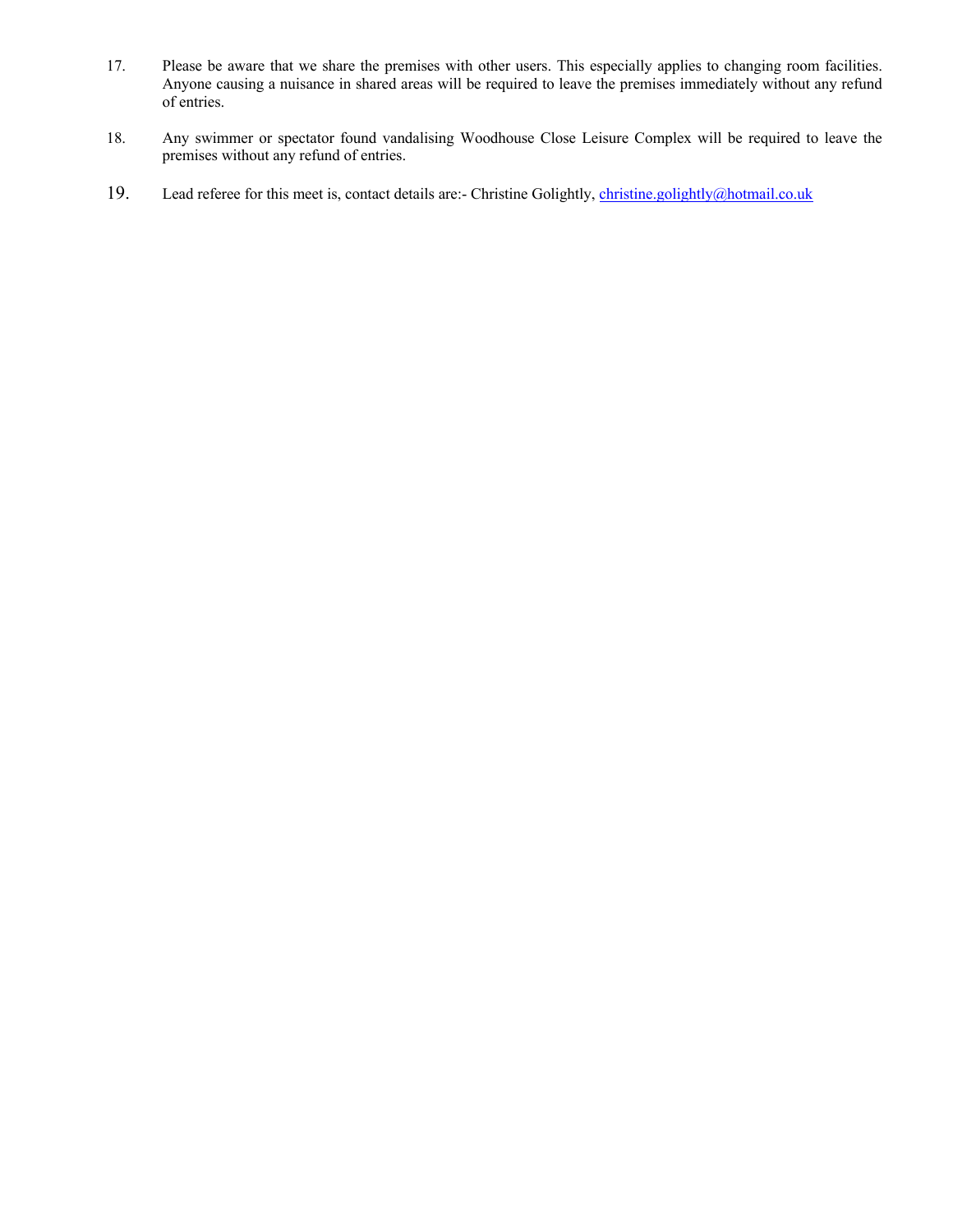

#### **MAY 2022 LEVEL 3 MEET WOODHOUSE CLOSE LEISURE COMPLEX SATURDAY 14TH AND SUNDAY 15TH MAY 2022**

#### **Qualifying times**

| <b>UPPER LIMITS</b> |             |         |         |                      |              |         |         |            |  |
|---------------------|-------------|---------|---------|----------------------|--------------|---------|---------|------------|--|
|                     | <b>BOYS</b> |         |         |                      | <b>GIRLS</b> |         |         |            |  |
| 11/under            | 12          | 13      | 14/over |                      | 11/under     | 12      | 13      | $14/0$ ver |  |
| 31.30               | 29.50       | 28.50   | 26.00   | 50 Free              | 30.80        | 29.00   | 28.00   | 27.00      |  |
| 1.09.00             | 1.04.00     | 1.02.00 | 55.00   | 100 Free             | 1.07.00      | 1.03.50 | 1.01.00 | 59.00      |  |
| 2.30.00             | 2.16.00     | 2.12.00 | 2.01.00 | 200 Free             | 2.28.00      | 2.16.00 | 2.14.00 | 2.09.00    |  |
| <b>XXX</b>          | 4.50.00     | 4.36.00 | 4.22.00 | <b>400 Free</b>      | <b>XXX</b>   | 4.50.00 | 4.38.00 | 4.30.00    |  |
| 36.00               | 33.00       | 31.00   | 29.00   | $\overline{50}$ Back | 35.00        | 33.00   | 31.00   | 30.00      |  |
| 1.20.00             | 1.13.00     | 1.08.00 | 1.02.00 | 100 Back             | 1.17.00      | 1.11.00 | 1.08.00 | 1.06.00    |  |
| 2.51.00             | 2.35.00     | 2.26.00 | 2.15.00 | 200 Back             | 2.45.00      | 2.33.00 | 2.28.00 | 2.25.00    |  |
| 42.50               | 38.00       | 36.00   | 33.00   | 50 Breast            | 40.00        | 38.00   | 36.00   | 34.50      |  |
| 1.36.00             | 1.25.00     | 1.17.00 | 1.11.00 | 100 Breast           | 1.29.00      | 1.25.00 | 1.17.00 | 1.13.00    |  |
| 3.19.00             | 3.00.00     | 2.50.00 | 2.35.00 | 200 Breast           | 3.08.00      | 3.00.00 | 2.50.00 | 2.40.00    |  |
| 37.00               | 34.50       | 31.00   | 28.00   | <b>50 Fly</b>        | 35.00        | 33.50   | 33.00   | 29.50      |  |
| 1.23.00             | 1.14.00     | 1.08.00 | 1.01.00 | <b>100 Fly</b>       | 1.19.00      | 1.13.00 | 1.10.00 | 1.05.50    |  |
| 3.16.00             | 2.48.00     | 2.32.00 | 2.20.00 | <b>200 Fly</b>       | 3.05.00      | 2.45.00 | 2.38.00 | 2.26.00    |  |
| 1.19.5              | 1.15.2      | 1.10.7  | 1.06.9  | 100 IM               | 1.44.0       | 1.35.3  | 1.29.4  | 1.26.8     |  |
| 2.50.00             | 2.36.00     | 2.28.00 | 2.15.00 | 200 IM               | 2.46.00      | 2.36.00 | 2.30.00 | 2.26.00    |  |
|                     |             |         |         |                      |              |         |         |            |  |
|                     |             |         |         |                      |              |         |         |            |  |